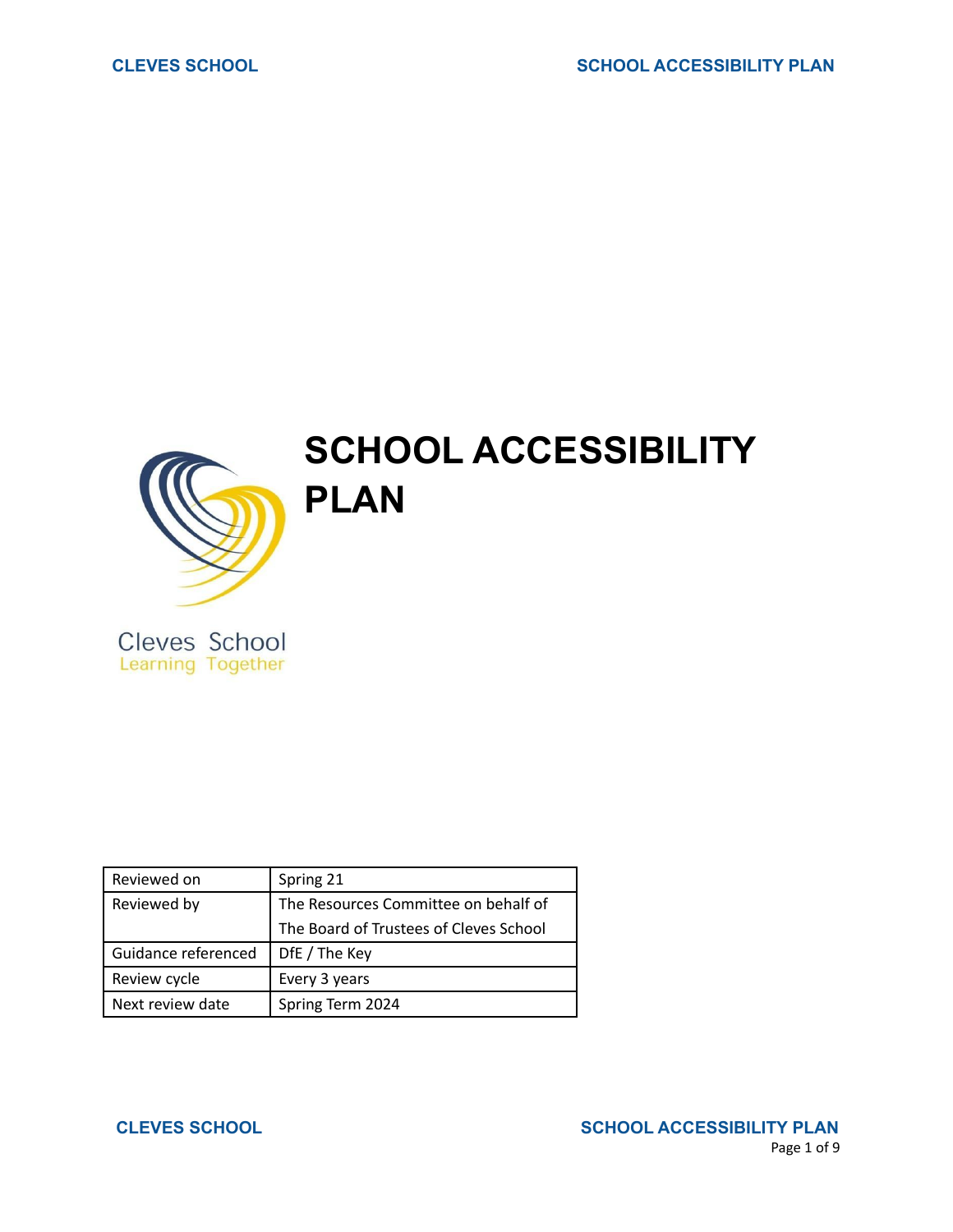### **School Accessibility Plan**

January 2021 – 2024

### **1. Introduction**

### **Schools' duties around accessibility for disabled pupils**

Schools and LAs need to carry out accessibility planning for disabled pupils. These are the same duties as previously existed under the Disability Discrimination Act and have been replicated in the Equality Act 2010 Part 5A of the Disability Discrimination Act 1995 (DDA) requires the board of trustees to:

- Promote equality of opportunity for disabled people: pupils, staff, parents, carers and other people who use the school or may wish to; and
- Prepare and publish a Disability Equality Scheme to show how they will meet these duties.

This document meets the requirements of [schedule](http://www.legislation.gov.uk/ukpga/2010/15/schedule/10) 10 of the Equality Act 2010 and the Department for Education (DfE) [guidance](https://www.gov.uk/government/publications/equality-act-2010-advice-for-schools) for schools on the Equality Act 2010.

The Equality Act 2010 defines an individual as disabled if they have a physical or mental impairment that has a 'substantial' and 'long-term' adverse effect on their ability to undertake normal day-to-day activities.

Under the Special [Educational](https://www.gov.uk/government/publications/send-code-of-practice-0-to-25) Needs and Disability (SEND) Code of Practice, 'long-term' is defined as 'a year or more' and 'substantial' is defined as 'more than minor or trivial'. The definition includes sensory impairments such as those affecting sight or hearing, and long-term health conditions such as asthma, diabetes, epilepsy and cancer.

This Accessibility Plan and the accompanying action plan forms part of the Disability Equality Scheme and sets out how the board of trustees will improve equality of opportunity for disabled people.

The SEN and Disability Act 2001 extended the DDA to cover education, so since 2002 the Board of trustees has had three key duties towards disabled pupils under part 4 of the DDA.

- Not to treat disabled pupils less favourably for reasons related to their disability
- To make reasonable adjustments for disabled pupils, so that they are not at a substantial disadvantage including potential adjustments which may be needed in the future.
- To plan to increase access to education for disabled pupils.

This plan sets out the proposals of the board of trustees of the school to increase access to education for disabled pupils in the three areas required by the planning duties in the DDA.

Increasing the extent to which disabled pupils can participate in the school curriculum. This covers teaching and learning and the wider curriculum of the school such as participation in after school clubs, leisure and cultural activities or school visits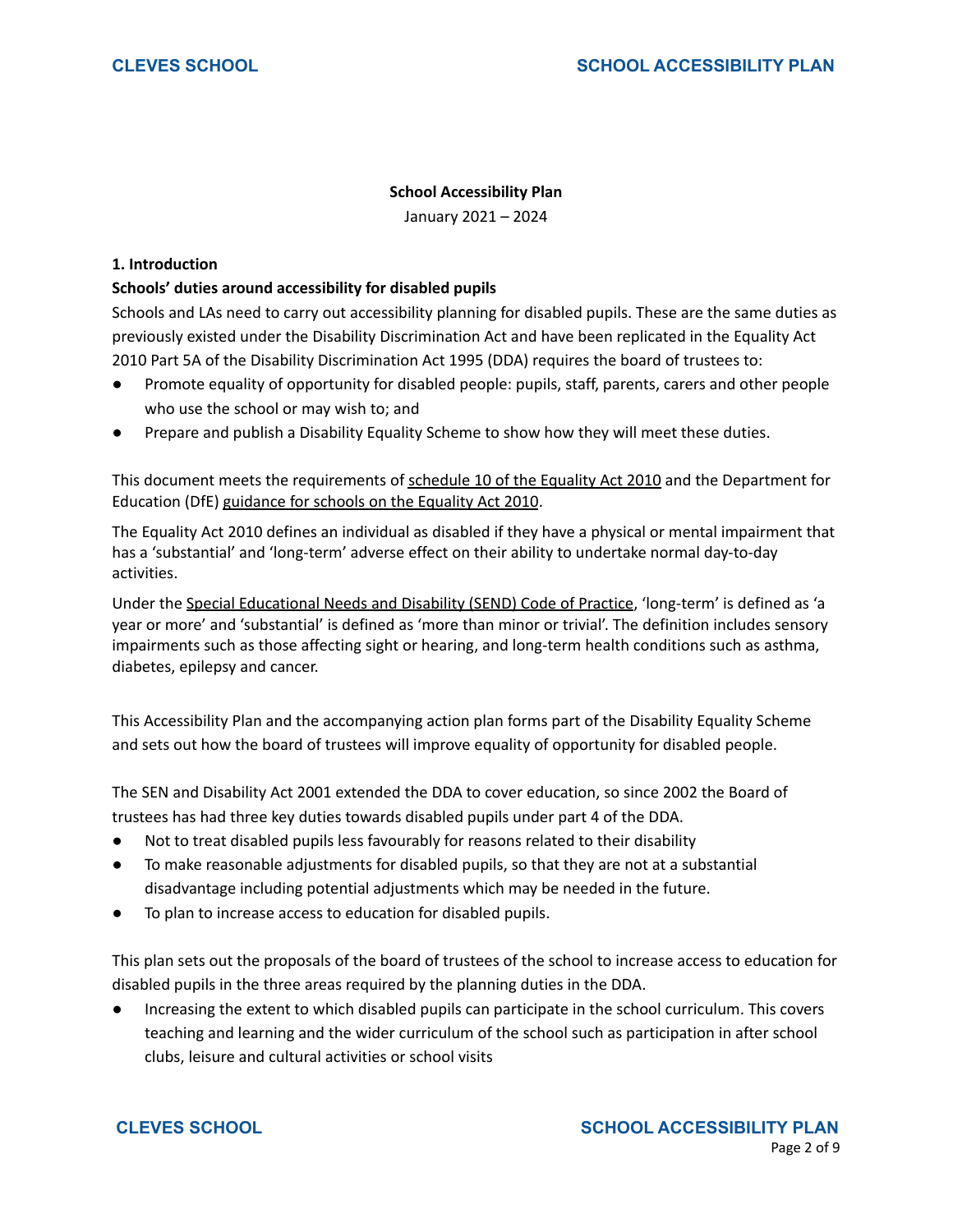- Improving the environment of the school to increase the extent to which disabled pupils can take advantage of education and associated services. This cover reasonable adjustments to the physical environment of the school and physical aids to access education
- Improving the delivery to disabled pupils of information which is provided in writing for pupils who are not disabled. Examples of which might include hand- outs, timetables and information about school and school events.

It is a requirement that the school's Accessibility Plan is resourced, implemented and reviewed and revised as necessary. Attached is an action plan, (Appendix 1) showing how the school will address priorities identified in the plan.

This plan incorporates the school's intention to increase access to education for disabled pupils. In drawing up the Accessibility Plan the school has set the following priorities:

- To provide safe access throughout the school for all school users, irrespective of their disability.
- To ensure that the teaching and learning environment and the resources used are suitable for all staff and pupils, tailoring the requirements to suit individual needs.
- To provide training to all staff regarding the needs of disabled people and how to provide assistance to enable them to enjoy the school experience as fully as possible.

At Cleves School we are committed to establishing equality for all pupils, their parents/ carers, staff and other users of the school. This is reflected in our school aims, which state:

### Cleves School aims:

Our aim is to produce well-rounded community members at the end of the Cleves experience. We give the children a wide range of experiences, which will enthuse and excite them and thus encourage high quality learning. We have high expectations of all. We believe that our curriculum should prepare children for life in a fast changing society.

In order to prepare children as learners, we focus on the development of four learning behaviours and encourage our pupils to be:

- Respect
- **High Aspirations**
- **Kindness**
- Perseverance
- **Inclusiveness**

These are qualities that are important through life. They can be developed at home as well as at school and we hope you will help us in this way. Our curriculum is innovative in that we seek to teach key life skills as well as knowledge. The children know which skills they are striving to develop in their learning and assess their progress at the end of session. Personal development holds equal importance to academic importance at Cleves and you will see a total transformation of your children during their time **CLEVES SCHOOL SCHOOL ACCESSIBILITY PLAN**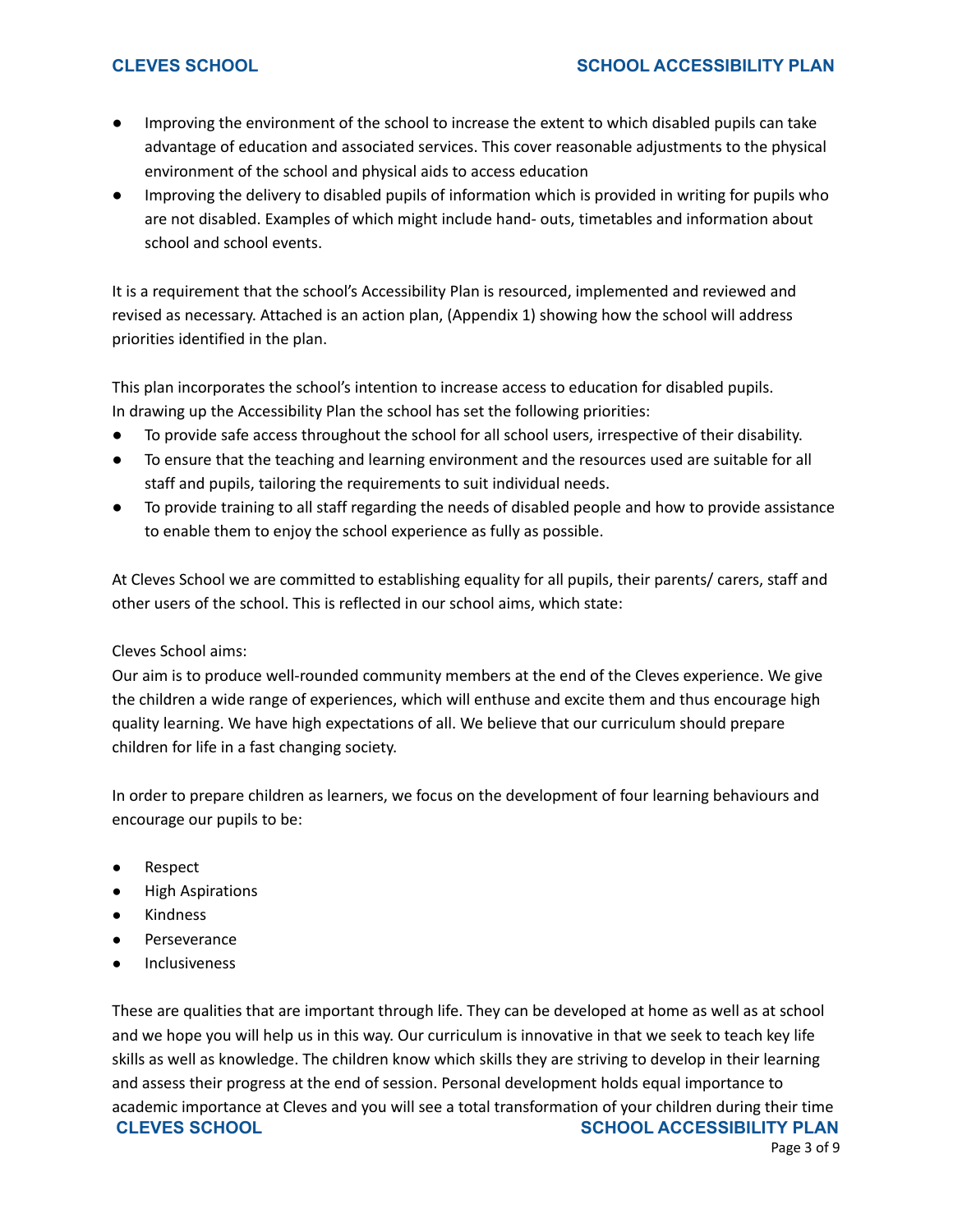here. Self-esteem is key and we seek to develop this through a variety of activities and a positive attitude.

To accompany the six learning behaviours we have identified what we consider five fundamental values, which are taught and encouraged in all aspects of school life. These are:

- **Tolerance**
- **Respect**
- **High Aspirations**
- Working Together
- **Honesty**

It is the responsibility of the whole school community to implement this scheme in a manner, which promotes the inclusive ethos of our school.

The Involvement of Disabled Children and Young People, Staff and Parents In preparing this Accessibility Plan, disabled people, including pupils, parents and trustees were involved as described in the Disability Equality Scheme.

### **2. According to the Act a "disabled person is defined as someone who has a physical or mental impairment which has an effect on his or her ability to carry out normal day-to-day activities".**

The effect must be substantial, long term and adverse. The DDA definition of disability covers physical disabilities, sensory impairments and learning disabilities.

### **3. Cleves School is committed to equal opportunities and inclusion.**

This strategy should be considered alongside the following school policy documents:

- Single Equality Scheme and Equality Policy
- Special Educational Needs

### **4. This plan considers the following three areas as identified in the introduction:**

- 4.1 Increasing the extent to which disabled pupils can participate in the school's curriculum by securing relevant staff training and ensuring appropriate classroom organisation
- 4.2 Improving the physical environment of the school as appropriate such as ramps and handrails, physical aids to access education such as specialist desks and ICT equipment
- 4.3 Improving the delivery to disabled pupils of information when appropriate which is already provided to pupils who are not disabled. This should be done within a reasonable period of time and in formats that take account of any views expressed by pupils or parents about their preferred means of communication such as Braille, audiotape, large print and the provision of information orally.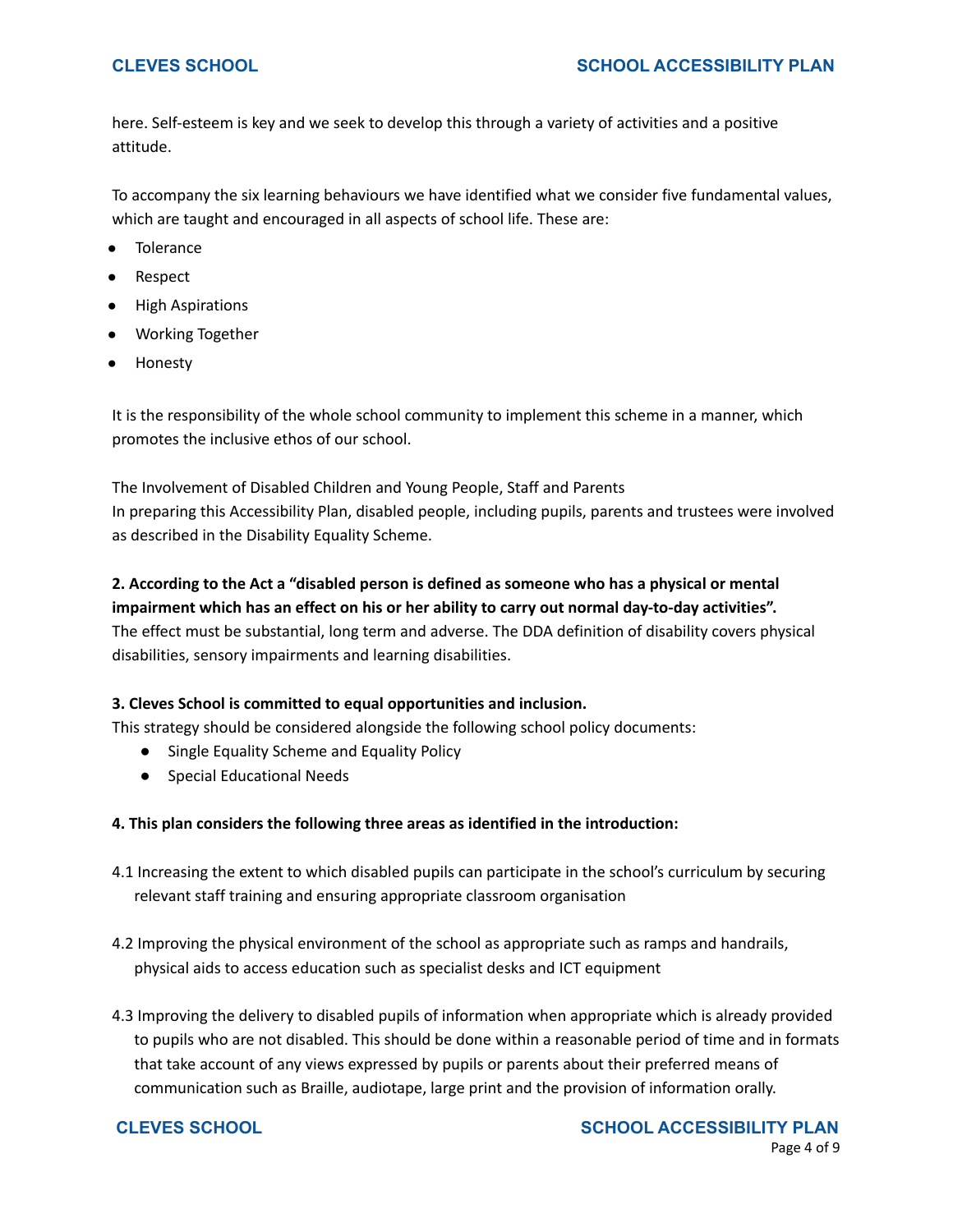### **5. Increasing the extent to which disabled pupils can participate in the school curriculum**

The school SEND policy ensures that staff identify, assess and arrange suitable provision for pupils with disabilities and special educational needs. Working with the LA and Educational Psychology Service, the SENCo manages the Statutory Assessment Process; ensuring additional resources are available where appropriate.

The school provides additional support for pupils and supports teachers in implementing strategies for improving pupils' behaviour and access to learning. The school works closely with specialist services including:

- Hearing Impaired Children's service
- Visual Impairment Advisory and Support Service
- Occupational Therapists and physiotherapists
- Speech and Language Therapy
- Freemantle's Outreach Team
- CAMHS (Child and Adolescent Mental Health Services)
- Learning and Language support services
- **Behaviour Support**
- Educational Psychology Service

#### **6. Improving access to the physical environment of the school**

This element of the Planning Duty covers all areas of the physical environment such as external areas, buildings and fixtures and fittings. The aim is to continue to enhance the environment to meet the needs of all pupils and ensure that they have access to all aspects of education offered by Cleves School.

#### **7. Improving the delivery of information to disabled persons**

Staff are aware of the services available through the LA for converting written information into alternative formats.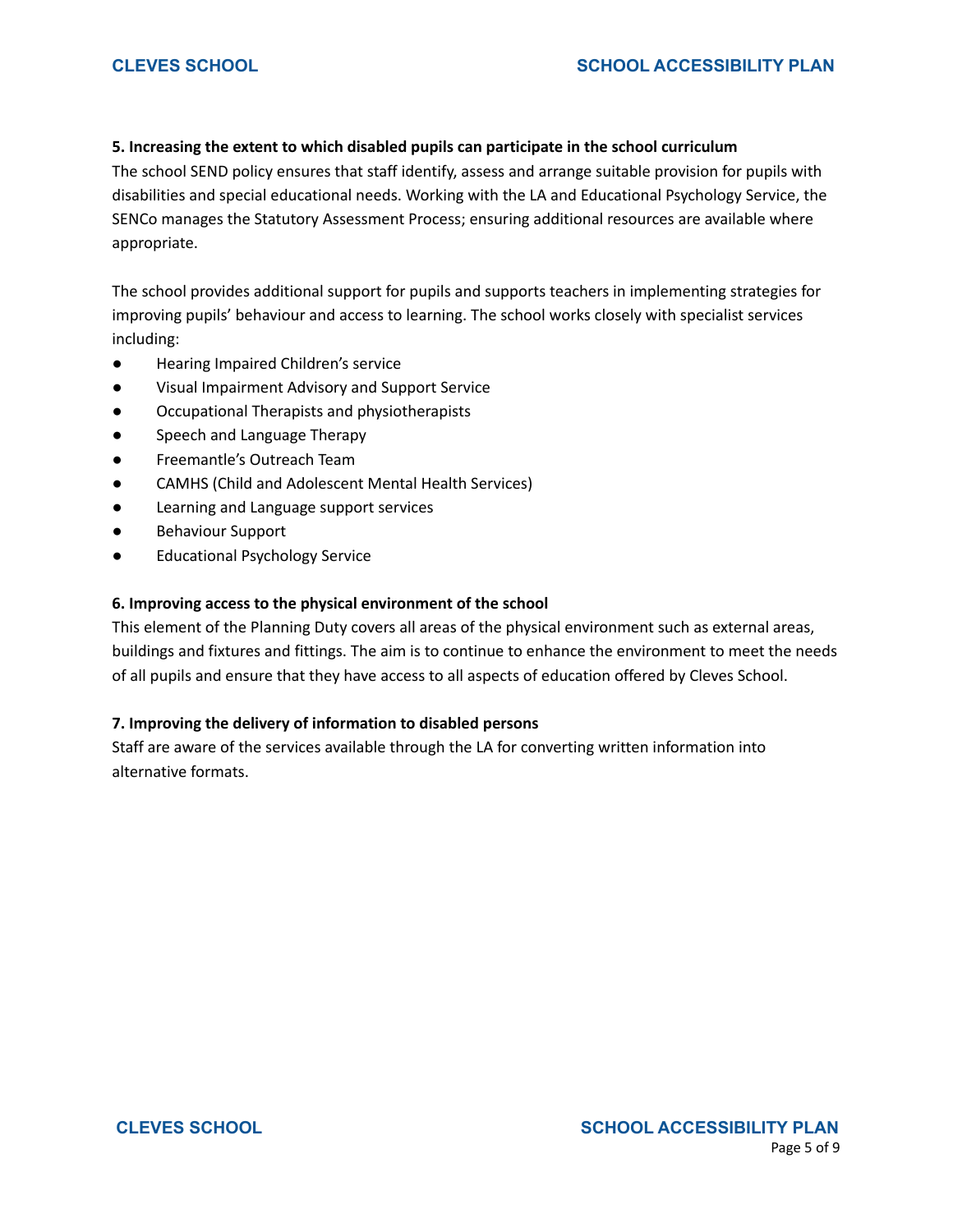8. This Accessibility Plan is reviewed annually by the Trustees Resources Committee. In addition it will be reviewed three yearly by the Full Board of trustees following consultation with the larger school community.

| <b>Priority</b>                                                                                 | <b>Issue</b><br>addressed                                              | <b>Action</b>                                                                                                                                                                                        | <b>Success criteria</b>                                                                                                                                    | Lead            | When                                  |
|-------------------------------------------------------------------------------------------------|------------------------------------------------------------------------|------------------------------------------------------------------------------------------------------------------------------------------------------------------------------------------------------|------------------------------------------------------------------------------------------------------------------------------------------------------------|-----------------|---------------------------------------|
| Availability of<br>written<br>material in<br>alternative<br>formats                             | Improved<br>access to all<br>school key<br>information                 | Ensure availability<br>of information for<br>parents and carers<br>improving where<br>appropriate and<br>display appropriate<br>leaflets for parents<br>to collect                                   | Information to disabled<br>pupils/ parents<br>Written information<br>available in alternative<br>formats.<br>Take up of information<br>leaflets by parents | Admin<br>team   | On-going                              |
| Training for<br>staff on<br>increasing<br>access to the<br>curriculum for<br>disabled<br>people |                                                                        | Staff audit and<br>training arranged                                                                                                                                                                 | Increased access to the<br>curriculum.<br>Needs of pupils met.<br>Priority staff training<br>needs met.                                                    | JG/SLT          | Re audit<br><b>Aut 21</b><br>On-going |
| Maintain safe<br>access around<br>exterior of<br>school                                         | Easy and safe<br>access to<br>school site                              | Ensure that<br>pathways are kept<br>clear of vegetation<br>Make sure grounds<br>maintenance<br>contractors know<br>which areas to<br>prioritise<br>Make pathways<br>level to prevent trip<br>hazards | All to move unhindered<br>along exterior pathways                                                                                                          | Site<br>Manager | On going                              |
| Increase the<br>extent to<br>which disabled<br>pupils can<br>access the                         | Differentiation<br>may not be<br>supporting all<br>learners<br>equally | Adoption of skills<br>based creative<br>curriculum                                                                                                                                                   | Planning-overview<br>Teaching observations<br>Feedback from pupils<br>and staff and other<br>adults                                                        | All staff       | On-going                              |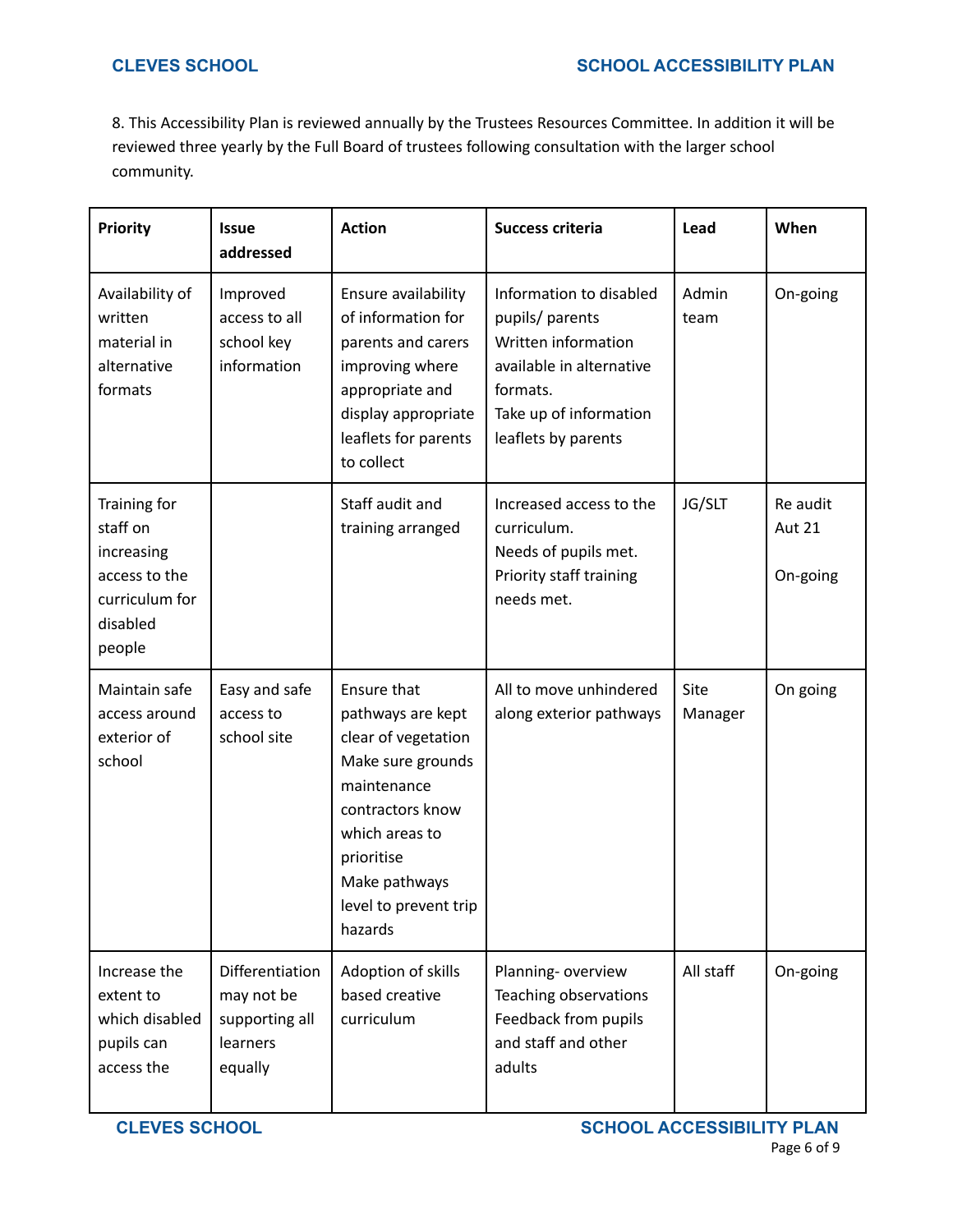| school's<br>curriculum                                                                            |                                                                        | Review of SEN<br>budget and<br>resources<br>Create an after<br>school club for<br>pupils who may<br>need support with<br><b>Cleves Active</b><br>Award<br>We will use<br>resources tailored<br>to the needs of<br>pupils who require<br>support to access<br>the curriculum<br>Curriculum<br>resources include<br>examples of people<br>with disabilities<br>Curriculum<br>progress is tracked<br>for all pupils,<br>including those<br>with a disability<br>Targets are set<br>effectively and are<br>appropriate for<br>pupils with<br>additional needs |                                                                                 |    |                         |
|---------------------------------------------------------------------------------------------------|------------------------------------------------------------------------|-----------------------------------------------------------------------------------------------------------------------------------------------------------------------------------------------------------------------------------------------------------------------------------------------------------------------------------------------------------------------------------------------------------------------------------------------------------------------------------------------------------------------------------------------------------|---------------------------------------------------------------------------------|----|-------------------------|
|                                                                                                   |                                                                        |                                                                                                                                                                                                                                                                                                                                                                                                                                                                                                                                                           |                                                                                 |    |                         |
| Increase the<br>extent to<br>which disabled<br>pupils can<br>access the<br>school's<br>curriculum | Differentiation<br>may not be<br>supporting all<br>learners<br>equally | To review how IT<br>hardware or<br>software may<br>support learning<br>for disabled pupils                                                                                                                                                                                                                                                                                                                                                                                                                                                                | To fully exploit the IT<br>solutions support<br>learning for disabled<br>pupils | CS | Aut 21 then<br>annually |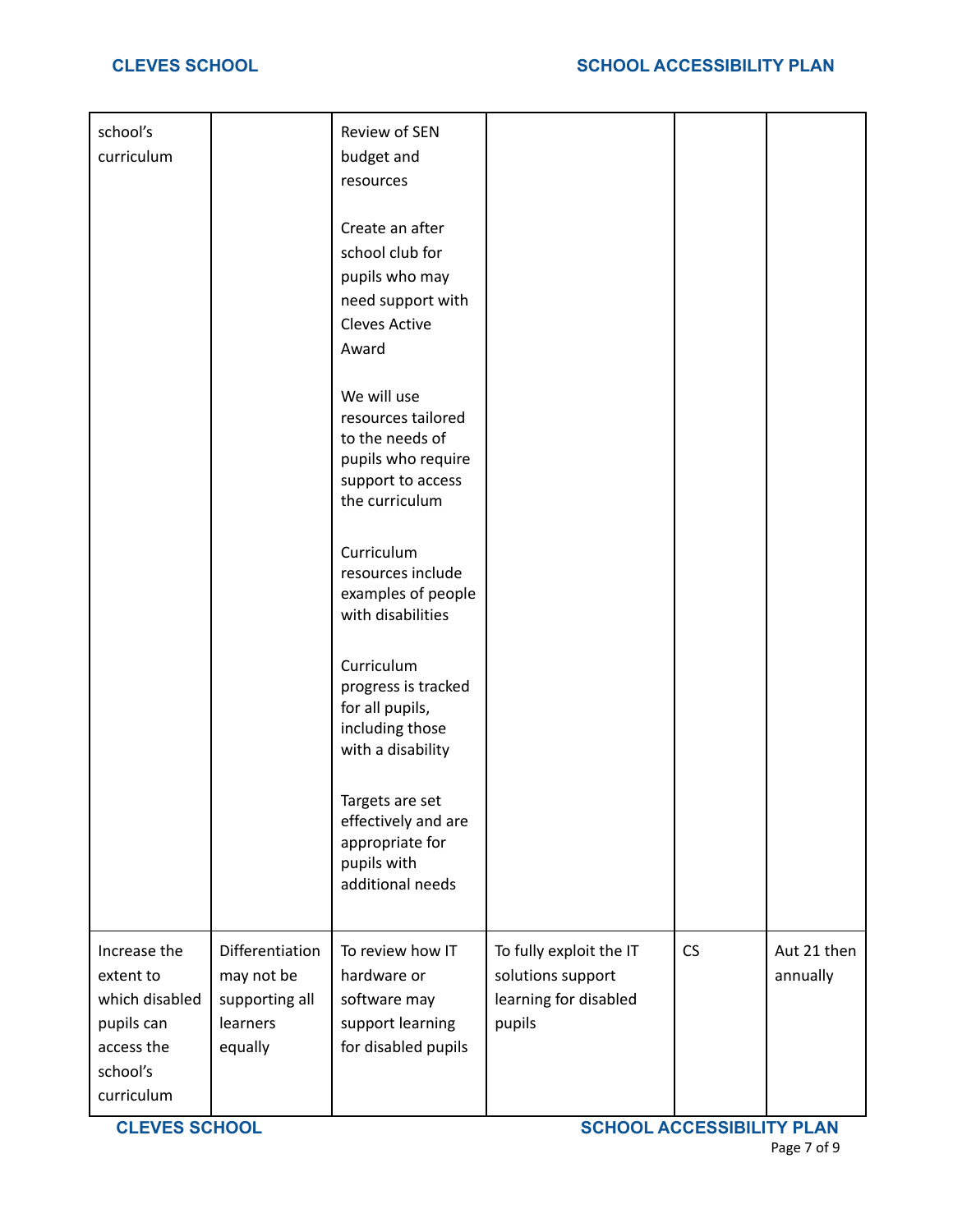# **CLEVES SCHOOL SCHOOL ACCESSIBILITY PLAN**

| Ensure that all<br>disabled<br>stakeholders<br>are provided<br>with resources<br>that access<br>information<br>readily for<br>them | Some disabled<br>stakeholders<br>may not have<br>easy access to<br>information | Written<br>correspondence<br>available to all in<br>large print on<br>request<br>School website<br>informs<br>stakeholders.<br>IT hardware and<br>software provision<br>reviewed<br>Development of<br>Cleves Hub | Feedback from<br>stakeholders.<br>Take up of information/<br>resources<br>New IT provision<br>successful | All | Termly |
|------------------------------------------------------------------------------------------------------------------------------------|--------------------------------------------------------------------------------|------------------------------------------------------------------------------------------------------------------------------------------------------------------------------------------------------------------|----------------------------------------------------------------------------------------------------------|-----|--------|
|------------------------------------------------------------------------------------------------------------------------------------|--------------------------------------------------------------------------------|------------------------------------------------------------------------------------------------------------------------------------------------------------------------------------------------------------------|----------------------------------------------------------------------------------------------------------|-----|--------|

| Classrooms are<br>organised to<br>promote the<br>participation<br>and<br>independence<br>of all pupils. | Some pupils<br>may not be<br>able to fully<br>engage with<br>curriculum or<br>peers                                                  | Review classroom<br>layout to support<br>the learning<br>process in<br>individual<br>classrooms | Increased attainment as<br>needs of pupils being<br>met. | All staff                  | On going                       |
|---------------------------------------------------------------------------------------------------------|--------------------------------------------------------------------------------------------------------------------------------------|-------------------------------------------------------------------------------------------------|----------------------------------------------------------|----------------------------|--------------------------------|
| Classroom<br>Furnishing is<br>appropriate to<br>pupils needs<br>and disabilities                        | Some pupil<br>may not have<br>appropriate<br>furniture to<br>meet their<br>needs                                                     | Pupils needs to be<br>assessed by Occ<br>Therapist                                              | Increased comfort and<br>ability to focus                | HJ                         | On pupil<br>starting<br>school |
| Installation of<br>hearing loop in<br>Performance<br>and Sports<br>Halls                                | <b>Disabled</b><br>stakeholders<br>might be<br>excluded from<br>school<br>performances<br>and other<br>performances<br>shown in Hall | Hearing loop<br>installed                                                                       | Feedback                                                 | <b>Business</b><br>Manager | Summer 21                      |